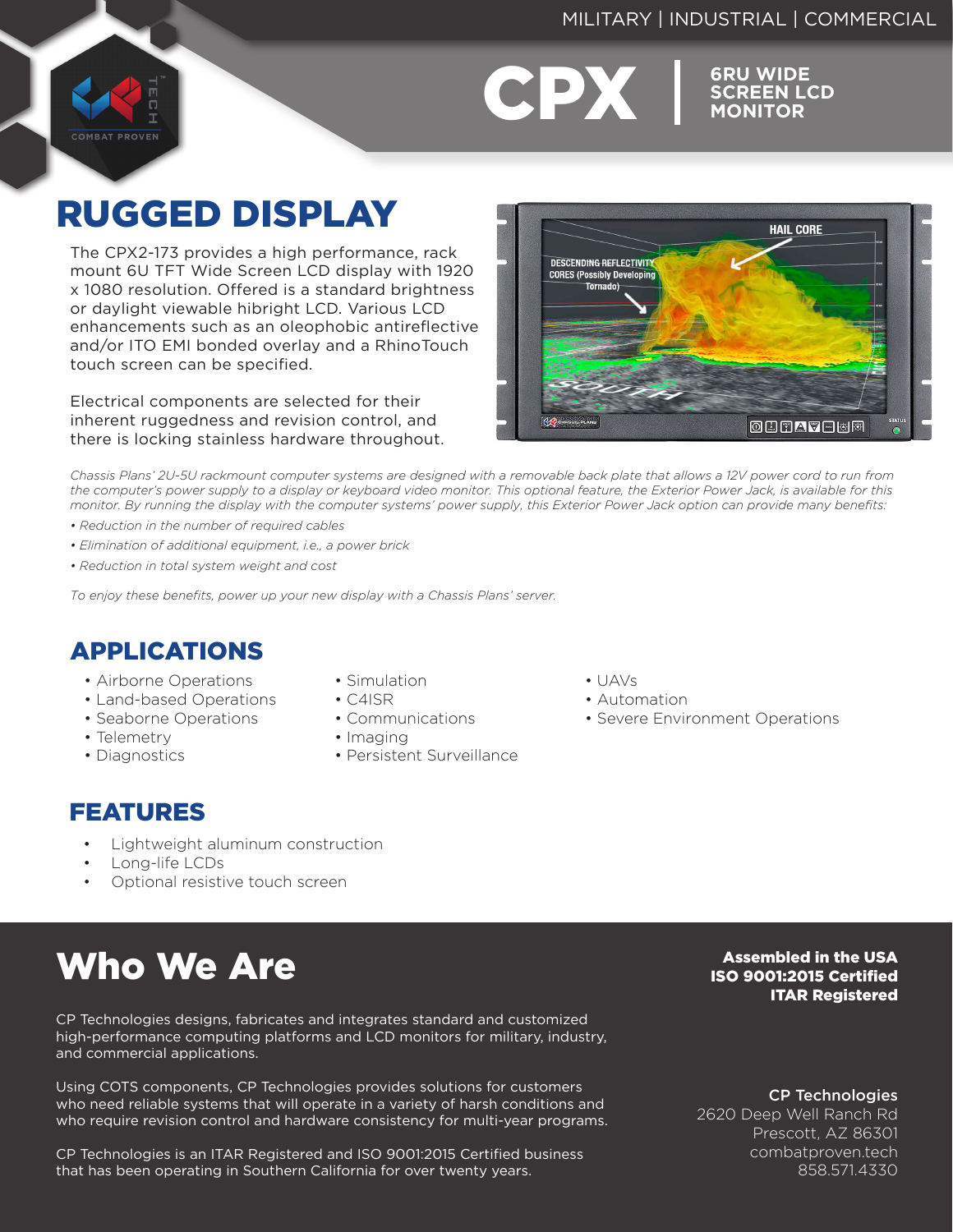

# TECH SPECS

## MONITOR SPECIFICATIONS

| <b>SCREEN DIAGONAL</b>                 | 17.3"                                                                                                                                                                                                                                              |                                                                                                       |
|----------------------------------------|----------------------------------------------------------------------------------------------------------------------------------------------------------------------------------------------------------------------------------------------------|-------------------------------------------------------------------------------------------------------|
| <b>CONTRAST RATIO</b>                  | 600:1                                                                                                                                                                                                                                              |                                                                                                       |
| <b>VIEWING ANGLE</b>                   | 80° (L/R/U/D)                                                                                                                                                                                                                                      |                                                                                                       |
| <b>RESPONSE TIME</b>                   | 40 <sub>ms</sub>                                                                                                                                                                                                                                   |                                                                                                       |
| <b>NATIVE RESOLUTION</b>               | 1920 x 1080                                                                                                                                                                                                                                        |                                                                                                       |
| <b>BRIGHTNESS</b>                      | 400 cd/m2 (1000 cd/m2 with Hi-Bright)                                                                                                                                                                                                              |                                                                                                       |
| <b>BACKLIGHT</b>                       | <b>LED</b>                                                                                                                                                                                                                                         |                                                                                                       |
| <b>COLORS</b>                          | 16.7M                                                                                                                                                                                                                                              |                                                                                                       |
| <b>POWER INPUT</b>                     | AC input 85 to 264VAC,<br>1275/704 28VCD                                                                                                                                                                                                           |                                                                                                       |
| <b>POWER DISSIPATION</b>               | 42 Watts (49 Watts with Hi-Bright)                                                                                                                                                                                                                 |                                                                                                       |
| <b>EXTERIOR POWER JACK</b>             | Yes (optional)                                                                                                                                                                                                                                     |                                                                                                       |
| <b>SUPPORTED</b><br><b>RESOLUTIONS</b> | VGA (640 x 480)<br>WVGA (800 x 480)<br>SVGA (800 x 600)<br>XGA (1024 x 768)<br>SXGA (1280 x 1024)<br>WXGA (1366 x 768)<br>WSXGA+ (1680 x 1050)<br>WXGA (1280 x 768, 1280 x 800, 1440 x 900)<br>HD-1080 (1920 x 1080)<br>WUXGA (1920 x 1200)        |                                                                                                       |
|                                        | <b>STANDARD</b>                                                                                                                                                                                                                                    | <b>ADVANCED HD-SDI</b>                                                                                |
| <b>STANDARD INPUTS</b>                 | <b>VGA</b><br>DVI-D<br>PAL/NTSC/SECAM<br>HD-SDI - SMPTE259M, 4.2.2<br><b>HDMI 1.3</b>                                                                                                                                                              | <b>VGA</b><br>HD-SDI - SMPTE259M, 4.2.2<br><b>HDMI 1.3</b><br>Disply Port<br>SDI Re-Clock Loop Output |
| <b>OPTIONAL INPUTS</b>                 | Composite<br>HD Component YPbPr<br>SD Component YCbCr                                                                                                                                                                                              |                                                                                                       |
| <b>FEATURES</b>                        | Image Up-Scaling<br>Image Down-Scaling<br>Picture-in-Picture<br>Memory Buffer<br>Sync on Green/Composite<br>Ethernet Command Protocol<br>Picture-by-Picture<br>Text Overlay Function<br>Variable Aspect<br>Freeze and Zoom<br>Programmable Hotkeys | Image Up-Scaling<br>Image Down-Scaling<br>Sync on Green/Composite<br>Programmable Hotkeys             |

CP Technologies 2620 Deep Well Ranch Rd Prescott, AZ 86301